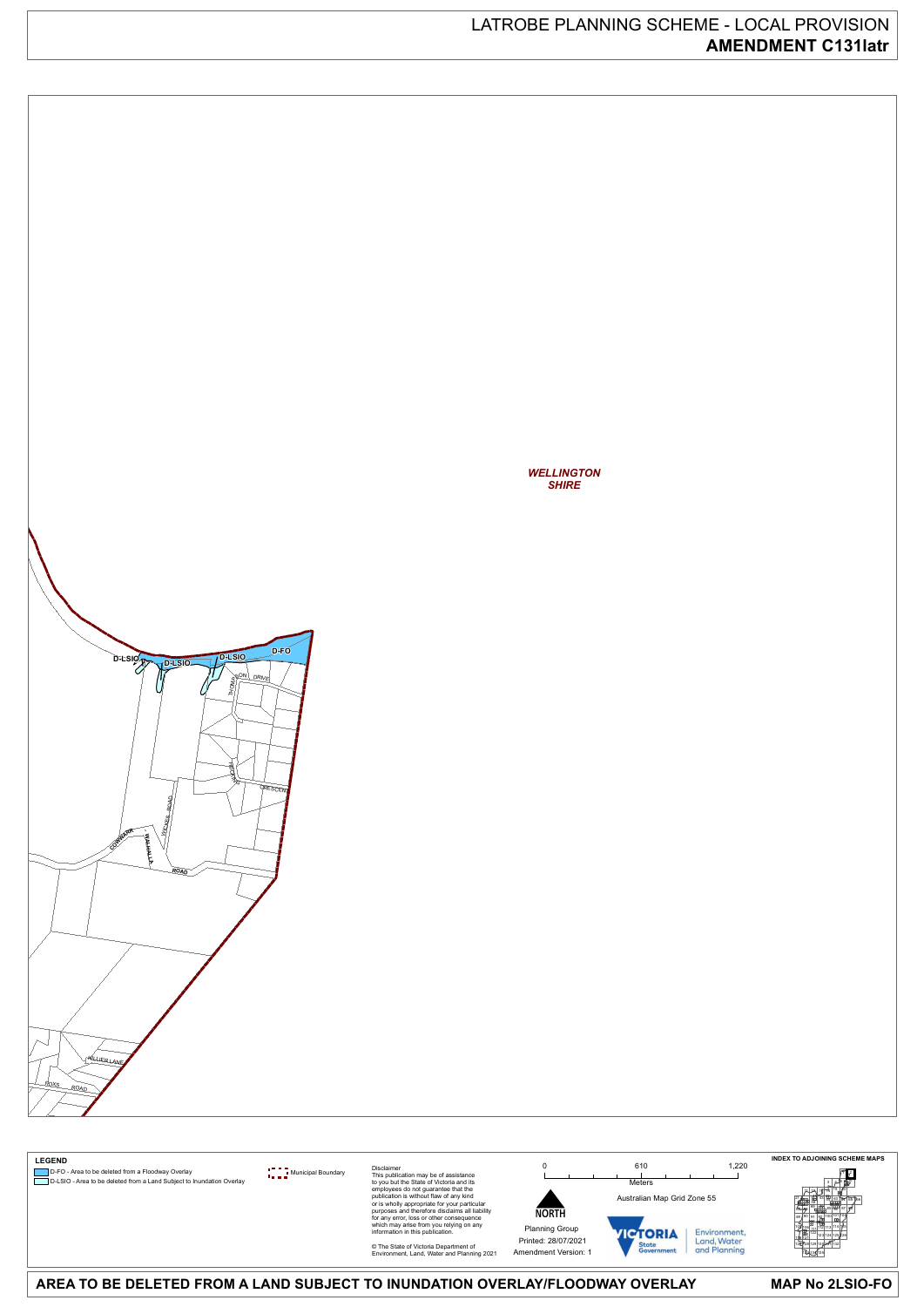#### **MAP No 5LSIO-FO**

# LATROBE PLANNING SCHEME - LOCAL PROVISION **AMENDMENT C131latr**



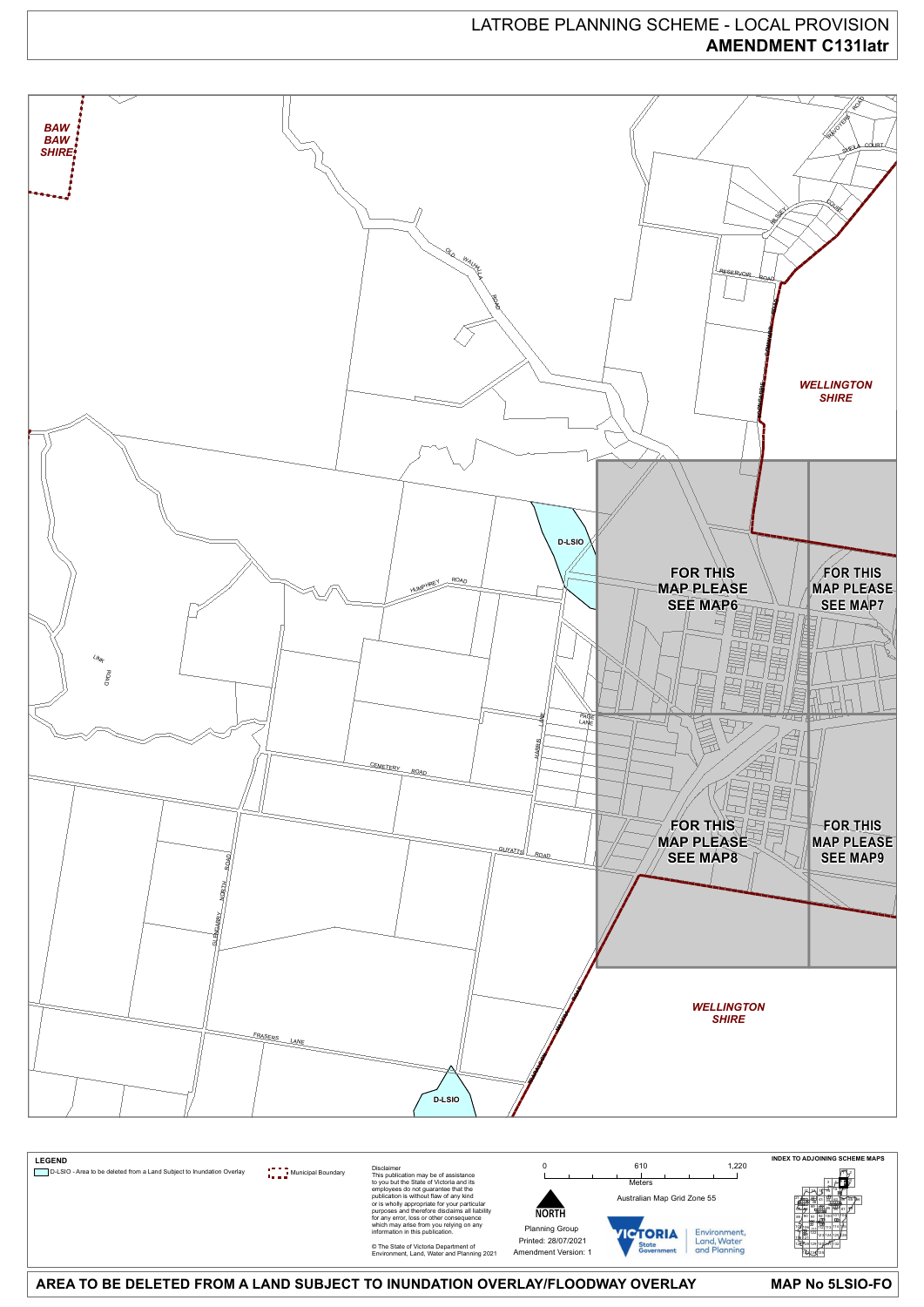**MAP No 6LSIO-FO**

# LATROBE PLANNING SCHEME - LOCAL PROVISION **AMENDMENT C131latr**



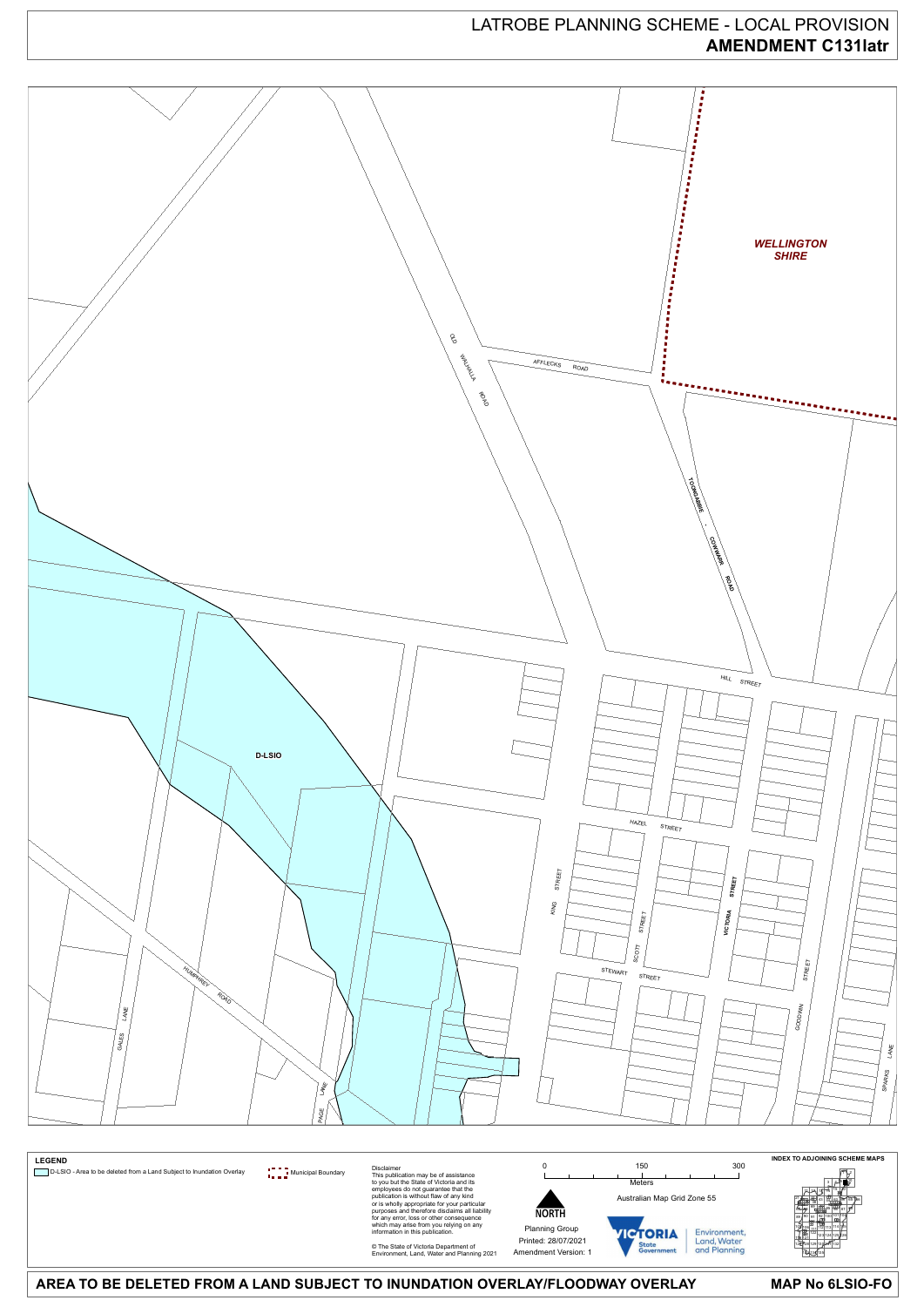**MAP No 7LSIO-FO**

# LATROBE PLANNING SCHEME - LOCAL PROVISION **AMENDMENT C131latr**



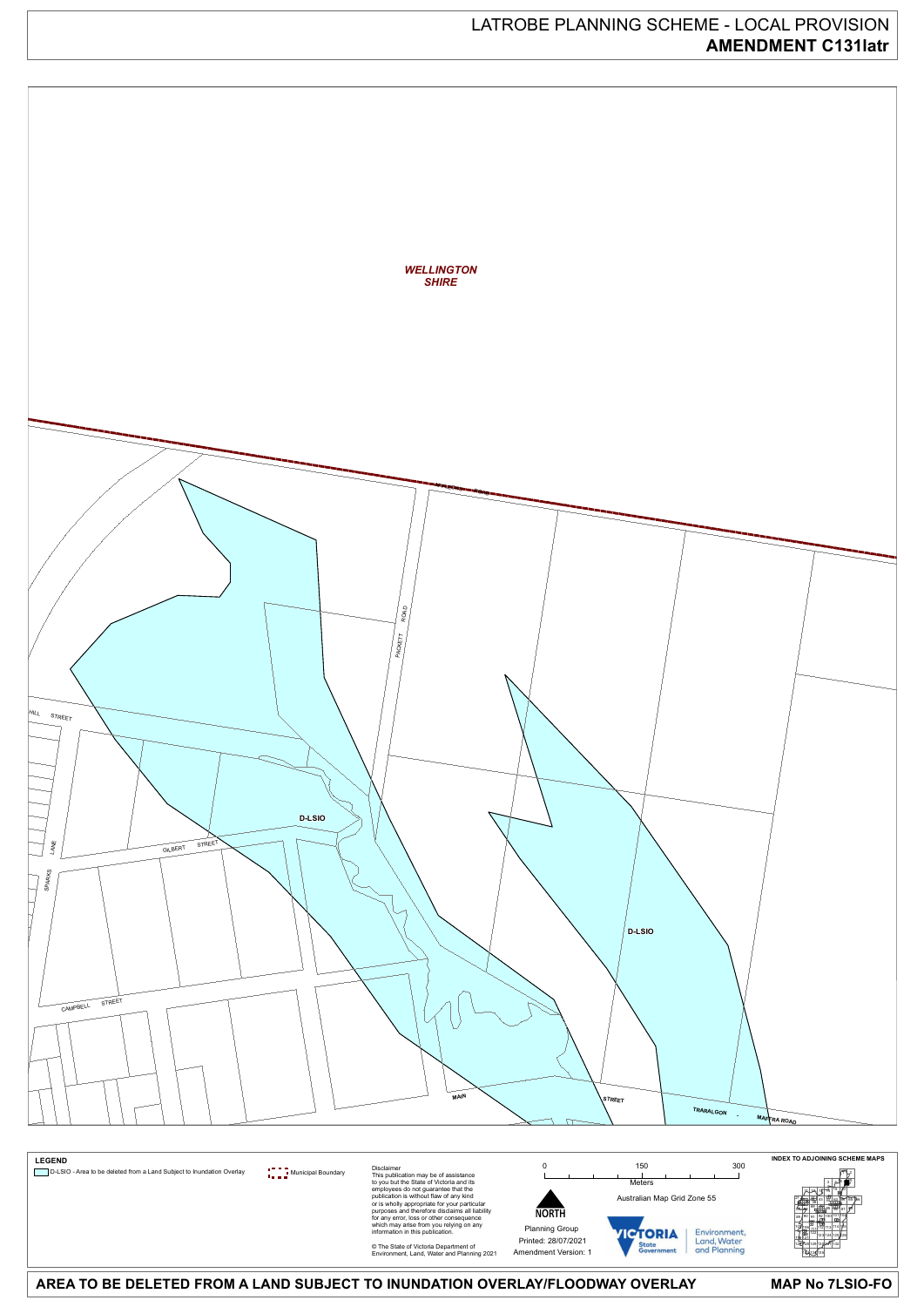**MAP No 8LSIO-FO**

# LATROBE PLANNING SCHEME - LOCAL PROVISION **AMENDMENT C131latr**



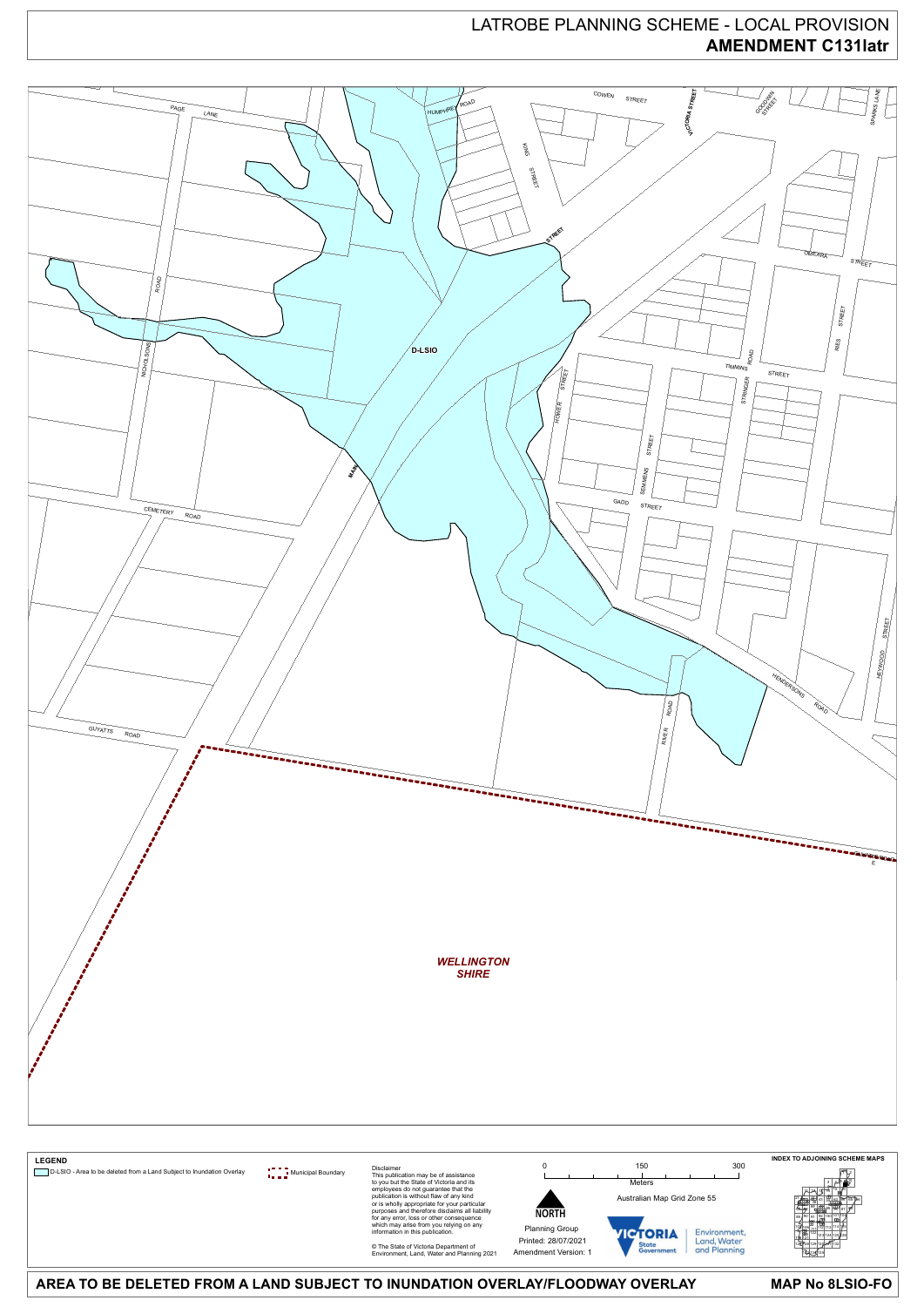**MAP No 9LSIO-FO**

# LATROBE PLANNING SCHEME - LOCAL PROVISION **AMENDMENT C131latr**



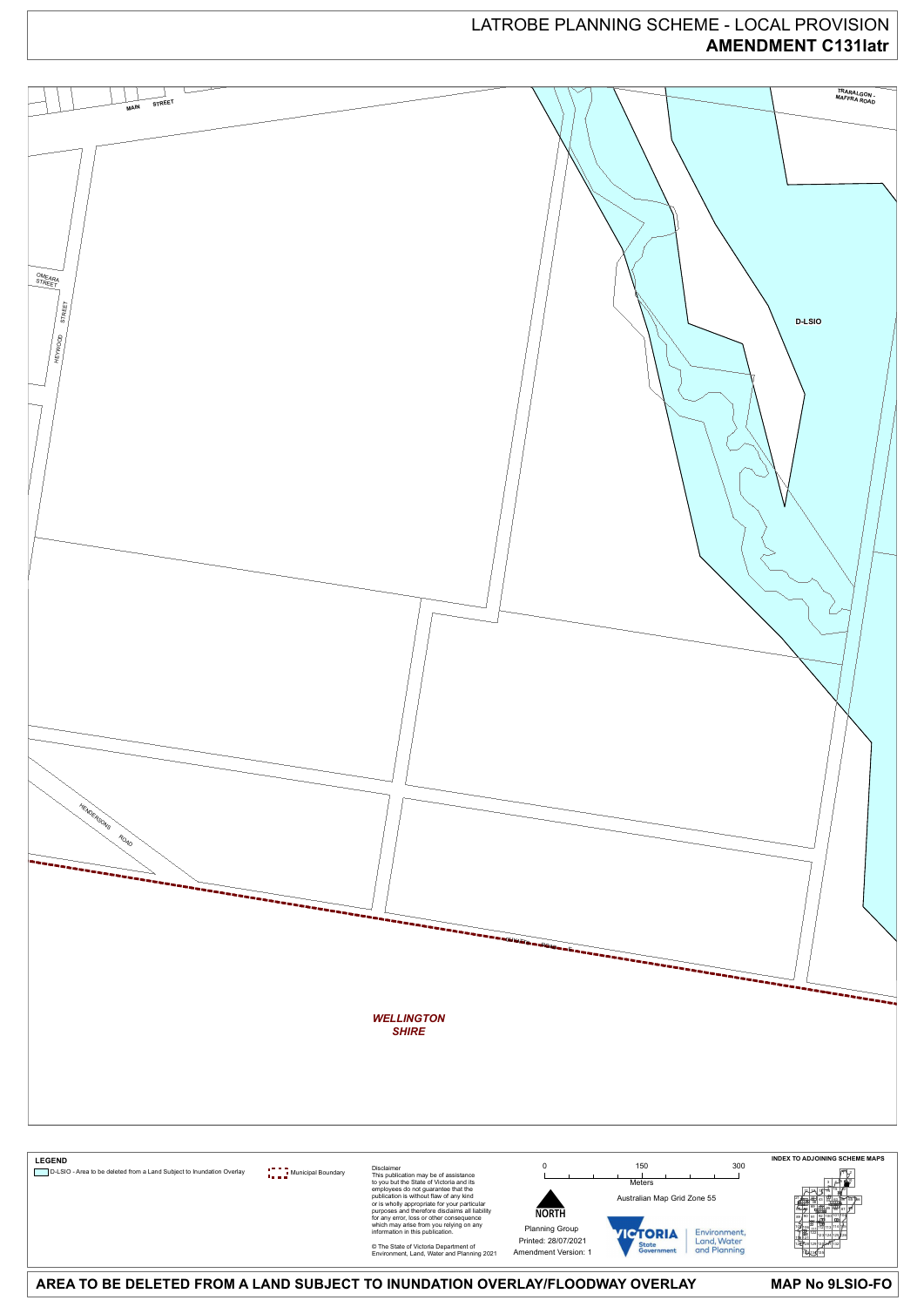#### **MAP No 10LSIO-FO**

# LATROBE PLANNING SCHEME - LOCAL PROVISION **AMENDMENT C131latr**